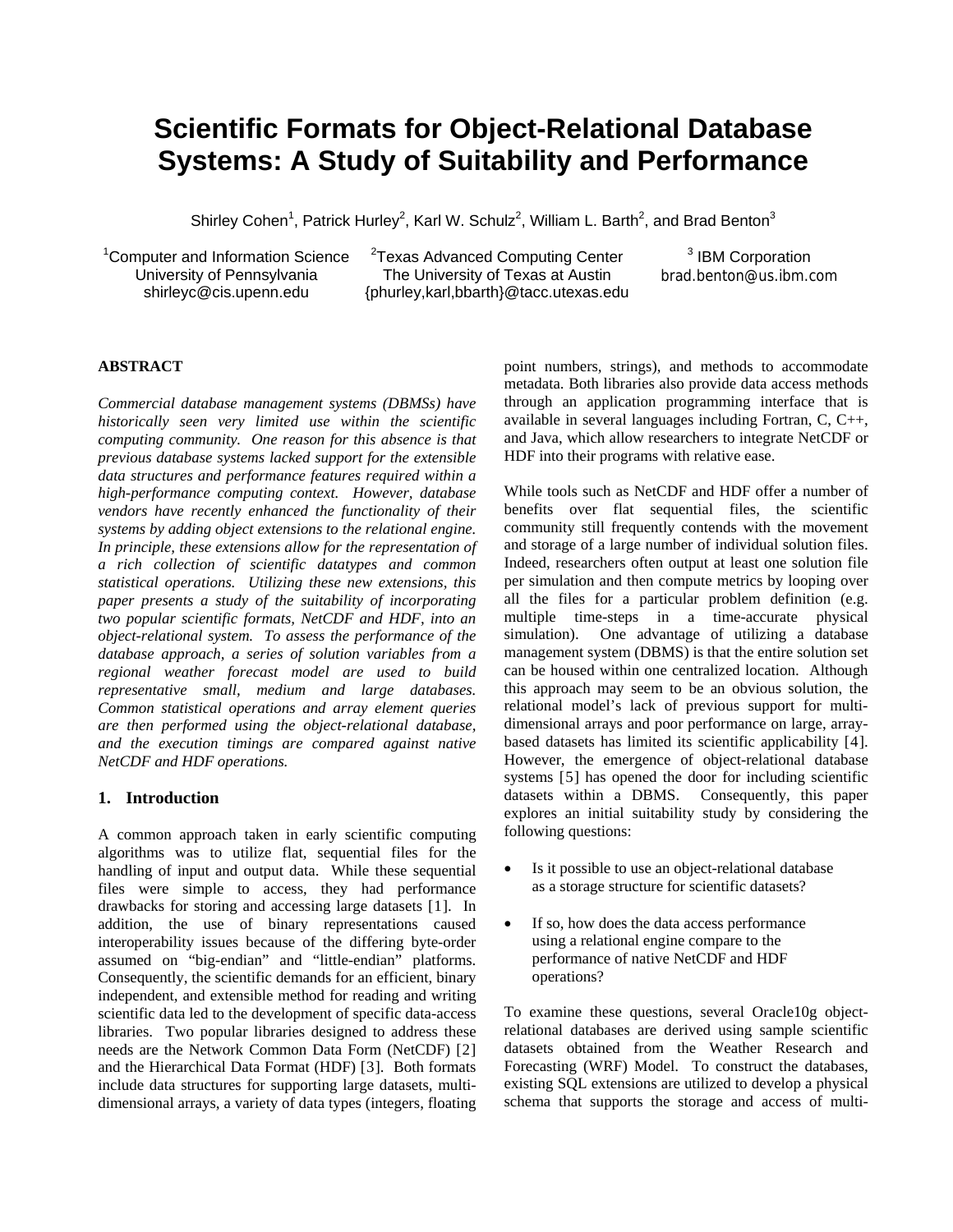dimensional arrays. As such, the ideas introduced in this paper are generally applicable in the sense that they can be adapted to other object-relational DBMSs.

## **2. Scientific Data and the WRF Model**

The WRF application is a community-based mesoscale weather prediction model originally developed at NCAR [[6](#page-5-1)]. As a scientific application, the WRF model makes extensive use of the NetCDF format to define both input boundary conditions and output forecast solutions. In order to characterize a typical scientific workflow using WRF, a series of regional, 12-hour forecasts at a 40km resolution were generated spanning one month from July, 1995. The result of these simulations was the creation of over 400 NetCDF solution files which aggregate to provide approximately 5GB of time-dependent, gridded meteorological data. This sample WRF dataset was chosen for evaluation based on its heavy utilization of multidimensional array structures and native use of the NetCDF file format. In addition, it includes a modest number of solution files and within the context of climate modeling, these files are often post-processed in a serial fashion to derive specific statistical metrics (e.g., the average surface temperature at 1pm for the month).

Each individual solution file contains 77 floating point, multi-dimensional variables. However, a subset of three specific variables was identified for consideration in this study: accumulated precipitation, soil moisture, and temperature. These three variables are representative of the different array sizes and dimensionality present in the WRF output. Note that the precipitation variable is the smallest of the three and represents a two-dimensional spatial quantity which spans the lateral grid dimensions. In contrast, the temperature variable is the largest array and spans all three spatial dimensions (two lateral and one vertical). The soil moisture variable is sized in the middle and is dimensioned as a two-dimensional surface quantity for each of the modeled soil layers. In addition to the spatial dimensionality described for these variables, each variable is also a function of time. Consequently, the NetCDF representation for these variables defines the precipitation as a three-dimensional array, and the soil moisture and temperature variables as four-dimensional arrays.

## **3. Modeling Scientific Data**

<span id="page-1-0"></span>The three floating-point variables considered from the WRF dataset are defined as an array of values in which every element is associated with a unique time and space dimension. From the database perspective, the standard way of representing structures in a relational database is to use a star or snowflake schema [[7](#page-5-1)] where each dimension is decomposed into its own table and is linked to the dependent variable using a foreign key relation. In an object-relational database, however, the dependent variable can be represented in a more natural manner. Rather than using a foreign key relation, the dependent variable can be stored with its dimensions using a multidimensional array column implemented as an abstract data type. The DBMS then keeps track of the mappings between the abstract data type and the other array dimensions that are implemented as regular table columns.

Commercial databases such as Oracle 10g, DB2 UDB 8, and SQL Server 2005 have adopted an object-relational data model that supports relational tables, abstract data types, and functions on abstract data types [[8](#page-5-1)]. To simplify coding aspects, Oracle also provides two built-in array types that are commonly referred to as collections: Variable Arrays (Varray) and Nested Tables [[9](#page-5-1)]. These two array types can be exploited to model scientific data. For the purpose of this study, Oracle 10g was chosen to store and operate on the multi-dimensional variables derived from the WRF dataset. Note that both types are stored in relational tables and can be used as a table column or an attribute of an object type. A Varray has fixed lower and upper bounds, similar to collection types from other programming languages. It stores elements in the order in which they are added, while a Nested Table does not preserve the insertion order. One additional difference is that Nested Tables may be indexed, while indexing a Varray is not permitted. Nested Tables have another advantage over Varrays in that they allow for inserts, updates, and deletes on individual elements. The Varray type does not allow such operations since Varray data is stored as a single, delimited piece of data within the database. To illustrate the hierarchical relationships between the Table and Varray types, and Table and Nested Table types, [Figure 1](#page-1-0) presents a schema diagram for the temperature variable. The syntax for the create type and table statements are presented in [Figure 2](#page-2-0). Note that the NUMBER(9,3) defines a floating-point number with a precision of 9 and a scale of 3. Except for the names used, the schema diagrams and the CREATE statements for soil moisture and precipitation are identical.



**Figure 1: Schema diagram illustrating the hierarchical structure of the relationship types.**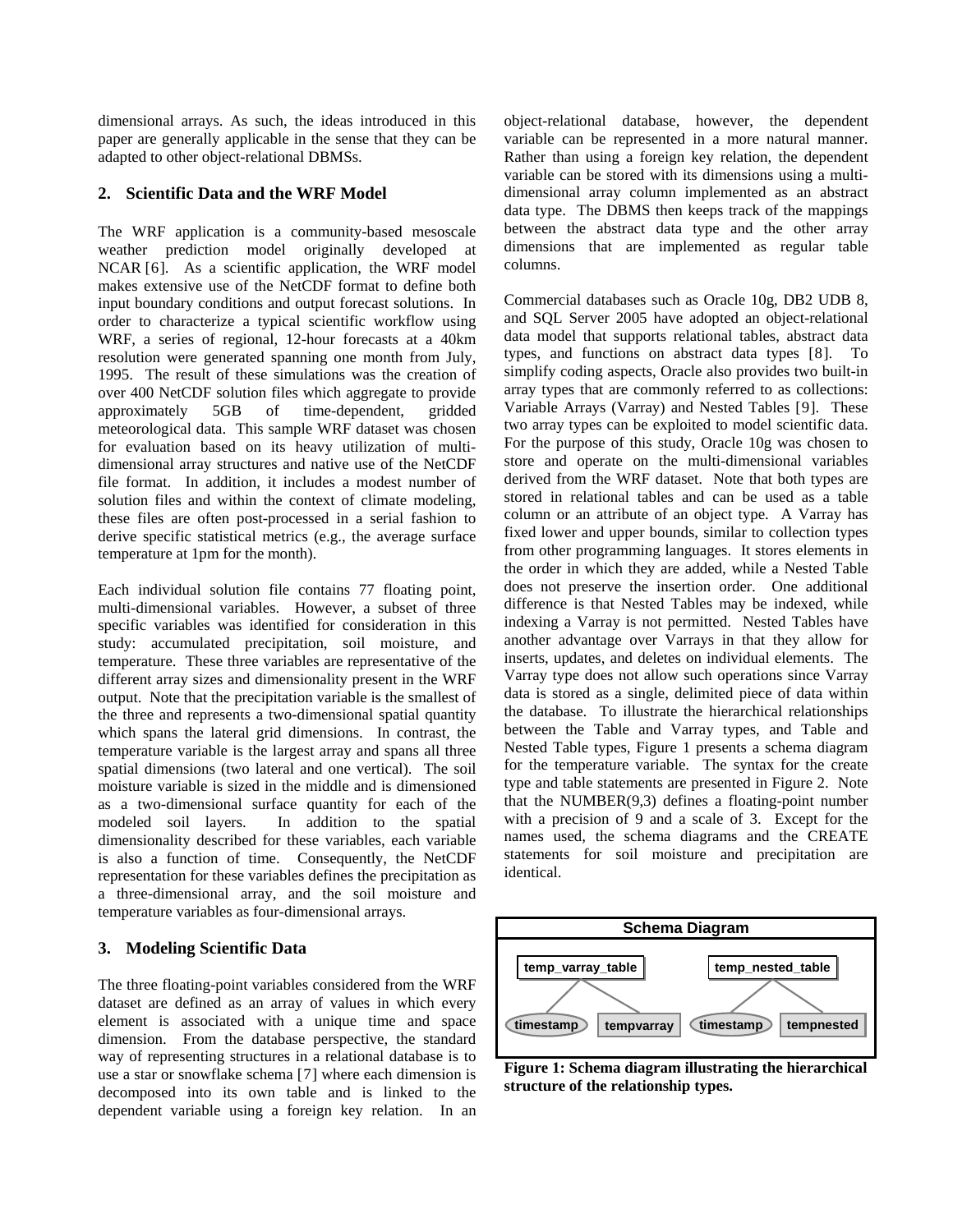| Varray                                                                                                           |
|------------------------------------------------------------------------------------------------------------------|
| CREATE OR REPLACE TYPE tempvarray AS                                                                             |
| VARRAY (1000000) OF NUMBER(9,3);                                                                                 |
| CREATE TABLE temp varray table(                                                                                  |
| timestamp date, data tempvarray);                                                                                |
| <b>Nested Table</b>                                                                                              |
| CREATE OR REPLACE TYPE tempnested AS TABLE                                                                       |
| OF NUMBER $(9,3)$ ;                                                                                              |
| CREATE TABLE temp_nested_table(<br>TIMESTAMP date, data tempnested)<br>NESTED TABLE data STORE AS data tab temp; |
| CREATE INDEX temp_index ON                                                                                       |
| data tab temp(column value);                                                                                     |

<span id="page-2-1"></span><span id="page-2-0"></span>**Figure 2: Oracle CREATE type and table statements for the temperature variable.** 

## **4. Preparing Scientific Data**

Scientific computing tasks can easily generate many gigabytes, if not terabytes, of data per run. Once generated, the data must be extracted from multiple files, cleaned, and transformed before it can be loaded into a database. Additional preprocessing steps may also be required depending on the application: e.g. checking integrity constraints, sorting, summarization, and building indices. This preprocessing step can be a time-consuming effort although batch loading utilities can greatly facilitate the process. In this study, Oracle's SQL\*Loader utility was used to populate the object-relational schema described in the previous section with the temperature, soil moisture, and precipitation variables. Although the WRF dataset contained additional variables, we chose to load only the three variables of interest for convenience. To use the SQL\*Loader utility, two input files were required: a control file that specified how data should be loaded into the database, and a data file, which specified the data to be loaded.

<span id="page-2-2"></span>To accommodate performance measurements for different sized datasets, three unique databases were constructed using the 403 NetCDF files included in the WRF dataset. The databases are categorized into small, medium, and large sizes and their designation is based on the number of NetCDF files ingested. The large database includes variables from all 403 files, while the medium and small databases include 195 and 91 files, respectively. To illustrate the number of floating-point elements included in each of these datasets, [Table 1](#page-2-1) presents the total number of elements included within each of the three variable arrays for each dataset classification. The platform used to construct these Oracle databases was a uni-processor Linux server running RedHat 9 Enterprise with a 3.06GHz Xeon processor and 2GB of main memory. All data was stored on a local, ext3 file system. The 10g Enterprise Edition of

Oracle was used (*Release 10.1.0.3.0*), and it was configured with the default 16MB buffer pool.

| # of Array Elements                               |            |            |           |  |  |  |  |
|---------------------------------------------------|------------|------------|-----------|--|--|--|--|
| Soil<br><b>Dataset</b><br>Temp<br><b>Pressure</b> |            |            |           |  |  |  |  |
| Large                                             | 79.804.075 | 12,768,652 | 3.192.163 |  |  |  |  |
| <b>Medium</b>                                     | 38,614,875 | 6,178,380  | 1.544595  |  |  |  |  |
| Small                                             | 18,020,275 | 2,883,244  | 720.811   |  |  |  |  |

| Table 1: Number of floating-point elements per  |  |  |  |  |
|-------------------------------------------------|--|--|--|--|
| variable stored in the small, medium, and large |  |  |  |  |
| datasets.                                       |  |  |  |  |

To quantify the amount of time required to build the scientific databases, [Table 2](#page-2-2) presents the wall-clock time required to load each of the three meteorological variables for all three database sizes. Note that during the course of the loading process, several flaws were encountered with the SQL\*Loader utility. Initially, none of the data was properly ingested due to an underscore character in the name of the Varray and Nested Table type object definition. Additionally, all records that were larger than 1MB were rejected, which in our case, constituted the majority of the records. Both problems prevented successful creation of the databases, and required several exchanges with Oracle Support. Based on these discussions, subsequent software patches were provided which eventually circumvented the errors. Note that the load times for the nested table were not inconsequential for the larger variables. In particular, it required over 30 minutes to load the temperature variable into the large database. In contrast, the same operation using Varrays required less than 7 minutes to complete.

| <b>Varray Load Times (mm:ss)</b>       |                         |                      |              |  |  |  |
|----------------------------------------|-------------------------|----------------------|--------------|--|--|--|
| Variable                               | <b>Database Size</b>    |                      |              |  |  |  |
|                                        | Medium<br>Large         |                      | <b>Small</b> |  |  |  |
| Temperature                            | 06:17                   | 02:51                | 01:21        |  |  |  |
| Soil Moisture                          | 00:43                   | 00:18                | 00:08        |  |  |  |
| Precipitation                          | 00:12<br>00:05<br>00:02 |                      |              |  |  |  |
| <b>Nested Table Load Times (mm:ss)</b> |                         |                      |              |  |  |  |
|                                        |                         |                      |              |  |  |  |
|                                        |                         | <b>Database Size</b> |              |  |  |  |
| Variable                               | Large                   | <b>Medium</b>        | <b>Small</b> |  |  |  |
| Temperature                            | 31:41                   | 15:11                | 07:19        |  |  |  |
| Soil Moisture                          | 04:56                   | 02:18                | 01:02        |  |  |  |

**Table 2: Wall-clock time required to load three WRF dataset variables into large, medium, and small databases.**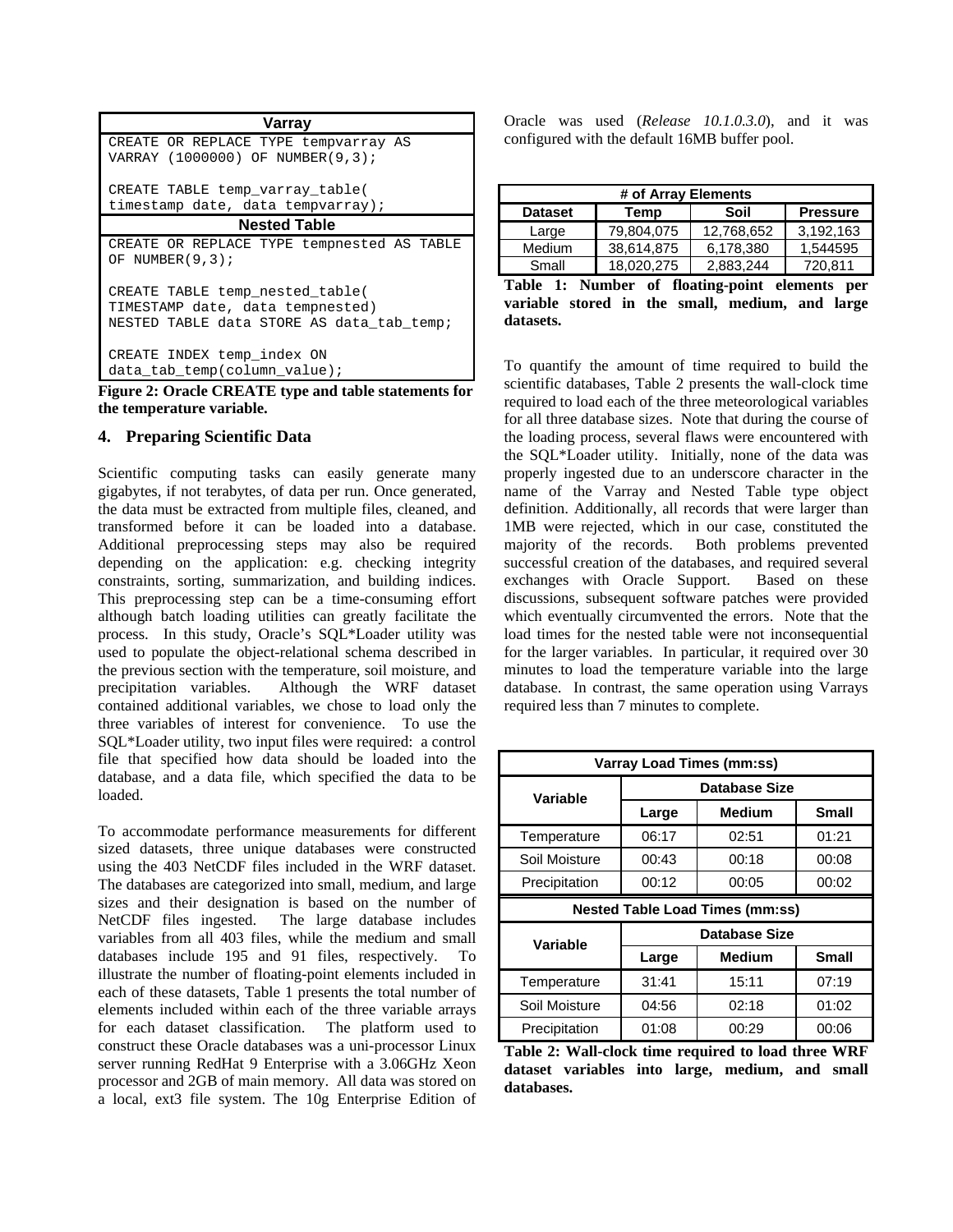## **5. Querying Scientific Data**

Once the Varrays and Nested Tables were created and populated, queries were formulated using standard SQL to compute common statistical quantities of interest. To illustrate these queries, [Figure 3](#page-3-0) presents the syntax required to compute the sum, average, minimum, and maximum values for the temperature variable on Varrays using standard SQL-92 aggregation functions.

In addition to aggregate queries, application scientists are often interested in accessing a small subset of a particular array. Oracle provides no built-in methods for retrieving an element by its array index. To provide this capability, we defined two user-defined functions as presented in [Figure 4.](#page-3-1) As input, the function *getIndexValueVarray* takes a Varray structure and an index and returns the value of the array element corresponding to the provided index. The function *getIndexValueNested* performs the same operation on a Nested Table. Once created, these functions can be invoked using standard SQL. Example syntax demonstrating the use of these functions is shown in [Figure 5](#page-3-2). These example queries apply a WHERE clause to identify records with a timestamp of "1995-07-01 00". The records that satisfy this filter are passed to the *getIndexValueVarray* and *getIndexValueNested* operators. The results from these operators are instances of the Varray and Nested Table abstract datatypes, respectively. Though their structures are fixed, these operators were written to handle any array variable stored in a Varray or Nested Table type. In addition to these examples, the object-relational model allows for the implementation of more complex analytical functions inside the DBMS.

## <span id="page-3-0"></span>**6. Performance Study**

<span id="page-3-1"></span>The four aggregate queries and three index queries discussed in the previous section were run to evaluate the performance of Varrays and Nested Tables. The approach chosen to evaluate the database queries was based on an analysis of the execution plans generated by Oracle's cost based optimizer [[10](#page-5-1), [11](#page-5-1)]. Additionally, the I/O performance of each test was evaluated using *iostat*, a standard Linux utility for monitoring system I/O performance. For performance comparisons, NetCDF 3.6.0 p1, HDF 4.2r1, and HDF 5 were used. The data was originally in NetCDF format and converted into HDF format using an open-source utility [[12](#page-5-1)].

<span id="page-3-2"></span>All of the queries were run when the test machine was idle and the results are based on the average execution time of five successive runs. Note that one of the main goals during these tests was to minimize the caching effects on each measurement; this was accomplished by adhering to a strict set of testing sequences as presented in [Figure 6](#page-4-0). The purpose of unmounting the file system between each query

was to flush out the operating system's buffer cache. The remount of the file system was followed by running a simple program which allocated and initialized a large portion of the host's memory in order to clear out the second-level cache. Using this approach, we were able to obtain consistent timings which minimize any file or memory related caching. Note, however, that in a production environment, the measured response times of repeated queries could be much lower than the average values presented herein due to caching benefits.

| <b>Varray Query</b>                     |  |  |  |  |  |  |
|-----------------------------------------|--|--|--|--|--|--|
| SELECT SUM (t2. COLUMN VALUE)           |  |  |  |  |  |  |
| FROM temp_varray t1, TABLE(t1.data) t2; |  |  |  |  |  |  |
| SELECT AVG (t2. COLUMN VALUE)           |  |  |  |  |  |  |
| FROM temp_varray t1, TABLE(t1.data) t2; |  |  |  |  |  |  |
| SELECT MIN(t2.COLUMN VALUE)             |  |  |  |  |  |  |
| FROM temp varray t1, TABLE(t1.data) t2; |  |  |  |  |  |  |
| SELECT MAX(t2.COLUMN VALUE)             |  |  |  |  |  |  |
| FROM temp_varray t1, TABLE(t1.data) t2; |  |  |  |  |  |  |

**Figure 3: SQL query syntax to derive statistical metrics of the temperature variable using Varrays.** 

```
CREATE or REPLACE function 
getIndexValueVarray (data VARRAY, 
array_index number) 
RETURN number is 
BEGIN
RETURN data(array_index); 
END; 
CREATE or REPLACE function 
getIndexValueNested (nestedtab typenested, 
array_index number) 
RETURN number is 
BEGIN
RETURN nestedtab(array_index); 
END;
```
**Figure 4: User-defined functions to access individual array elements.** 

```
SELECT getIndexValueVarray(sn.data, 
198025) FROM temp_varray sn 
WHERE timestamp = to date('1995-07-01 00',
'yyyy-mm-dd HH24'); 
SELECT getIndexValueNested(sn.data, 
198025) FROM TEMP_NESTED sn 
WHERE timestamp = to_date('1995-07-01 00', 
'yyyy-mm-dd HH24');
```
**Figure 5: Example SQL syntax to query individual array elements using Varrays and Nested Tables.**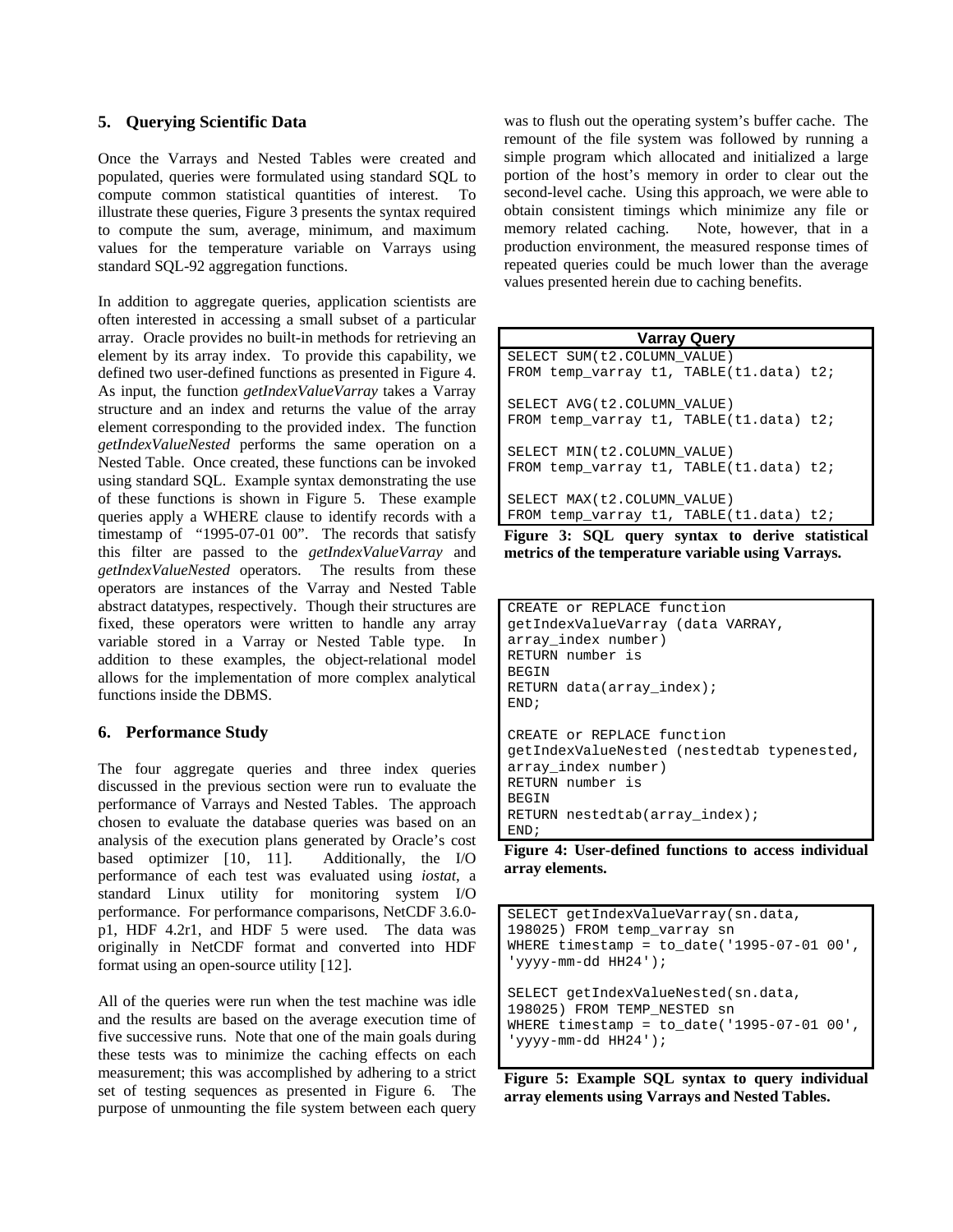| <b>Oracle Database</b> | <b>Scientific File Formats</b> |
|------------------------|--------------------------------|
| 1. Shutdown Oracle     | 1. Unmount file                |
| 2. Unmount file        | system                         |
| system                 | 2. Mount file                  |
| 3. Mount file system   | system                         |
| 4. Fill up memory      | 3. Fill up memory              |
| 5. Startup Oracle      | 4.Run Ouery                    |
| 6. Flush buffer cache  |                                |
| 7. Run query           |                                |

<span id="page-4-0"></span>**Figure 6: Testing sequences for the Oracle and scientific file format queries.** 

#### **6.1 Aggregate Queries**

[Table 3](#page-4-1) presents the measured query times for the small, medium, and large datasets. Note that four aggregate queries (sum, average, minimum, and maximum) and three index queries (first, middle, and last element) were run on each of the datasets. However, the results obtained for each dataset were almost identical for both the aggregate queries and the index queries. Due to this small variation, we thus include only one aggregate query (average) and one index query (middle) in the results.

| <b>Aggregate Query Timings (in secs)</b> |                      |                       |       |         |               |  |  |
|------------------------------------------|----------------------|-----------------------|-------|---------|---------------|--|--|
| <b>Large Dataset</b>                     |                      |                       |       |         |               |  |  |
| Variable                                 | <b>NetCDF</b>        | HDF4                  | HDF5  | Varray  | <b>Nested</b> |  |  |
| Temp.                                    | 16.56                | 67.11                 | 20.99 | 1472.24 | 40.08         |  |  |
| Soil                                     | 13.39                | 61.59                 | 16.28 | 87.07   | 6.33          |  |  |
| Press.                                   | 10.51                | 55.14                 | 14.87 | 17.26   | 1.38          |  |  |
|                                          |                      | <b>Medium Dataset</b> |       |         |               |  |  |
| Variable                                 | <b>NetCDF</b>        | <b>HDF4</b>           | HDF5  | Varray  | <b>Nested</b> |  |  |
| Temp.                                    | 7.60                 | 31.22                 | 10.27 | 700.54  | 20.89         |  |  |
| Soil                                     | 6.41                 | 28.82                 | 7.97  | 42.40   | 3.92          |  |  |
| Press.                                   | 4.92                 | 25.53                 | 7.04  | 8.52    | 1.29          |  |  |
|                                          | <b>Small Dataset</b> |                       |       |         |               |  |  |
| <b>Variable</b>                          | <b>NetCDF</b>        | <b>HDF4</b>           | HDF5  | Varray  | <b>Nested</b> |  |  |
| Temp.                                    | 3.48                 | 14.20                 | 4.64  | 327.48  | 10.21         |  |  |
| Soil                                     | 2.97                 | 13.01                 | 3.63  | 19.11   | 2.17          |  |  |
| Press.                                   | 2.18                 | 11.58                 | 3.16  | 4.11    | 0.62          |  |  |

<span id="page-4-1"></span>**Table 3:** *Aggregate Query* **- wall-clock measurements of the time required to compute an average value for the temperature, soil, and precipitation variables from small, medium, and large datasets.** 

For all three datasets, the HDF, NetCDF, and Nested Table methods outperformed Varrays on the large temperature and medium soil variables by as much as 90%. The main factor contributing to this performance difference is the use of an expensive nested-loop join [[13](#page-5-1)] in which Oracle fetches a batch of timestamps from the outer Varray table before probing the inner Varray type. In contrast, the Nested type is directly accessible by the query processor, thus avoiding the cost of the join operation. For this reason, performing a full table scan operation on the Varrays is more expensive than on the Nested Tables.

| Individual Index Query Timings (in secs) |               |                       |                  |               |               |  |  |
|------------------------------------------|---------------|-----------------------|------------------|---------------|---------------|--|--|
| <b>Large Dataset</b>                     |               |                       |                  |               |               |  |  |
| <b>Variable</b>                          | <b>NetCDF</b> | HDF4                  | HDF <sub>5</sub> | Varray        | <b>Nested</b> |  |  |
| Temp.                                    | 0.016         | 0.010                 | 0.020            | 0.170         | 40.180        |  |  |
| Soil                                     | 0.014         | 0.010                 | 0.005            | 0.090         | 6.370         |  |  |
| Pressure                                 | 0.015         | 0.009                 | 0.003            | 0.070         | 1.340         |  |  |
|                                          |               | <b>Medium Dataset</b> |                  |               |               |  |  |
| Variable                                 | <b>NetCDF</b> | HDF4                  | HDF5             | Varray        | <b>Nested</b> |  |  |
| Temp.                                    | 0.016         | 0.010                 | 0.020            | 0.160         | 20,200        |  |  |
| Soil                                     | 0.017         | 0.009                 | 0.005            | 0.070         | 3.750         |  |  |
| Pressure                                 | 0.015         | 0.009                 | 0.003            | 0.060         | 1.200         |  |  |
| <b>Small Dataset</b>                     |               |                       |                  |               |               |  |  |
| Variable                                 | <b>NetCDF</b> | HDF4                  | HDF5             | <b>Varray</b> | <b>Nested</b> |  |  |
| Temp.                                    | 0.016         | 0.010                 | 0.020            | 0.160         | 10.220        |  |  |
| Soil                                     | 0.014         | 0.010                 | 0.005            | 0.080         | 1.970         |  |  |
| Pressure                                 | 0.015         | 0.009                 | 0.003            | 0.050         | 0.070         |  |  |

**Table 4:** *Index Query* **- wall-clock measurements of the time required to read the middle array value for the temperature, soil, and precipitation variables from small, medium, and large datasets.** 

The results also suggest that the database scales less than the file-based approach with the larger variables. For example, Nested Tables were more than 3 times faster on the small precipitation variable than the other methods, while the same queries on the large temperature variable took about twice as long as the netCDF and HDF queries. For the temperature variable queries, we note that Oracle was reading up to five times as much data from the disk as the file-based methods. The additional reads incurred by Oracle could be due to a less efficient data representation and a higher ratio of metadata per query.

On the precipitation variable, the database was transferring about the same amount of data as netCDF and over twice as much data as HDF. In this case, Oracle was able to coalesce its I/Os into larger and fewer transactions overall, which explains the faster execution times on the Nested Table queries with the precipitation variable.

## **6.2 Index Queries**

For the index queries, a similar trend emerges in which both Varrays and Nested Tables performed worse than the file-based approaches as the number of elements increased per variable. In this case, however, the Nested queries performed significantly worse than the Varrays, by as much as 200%. The execution plans indicate that Nested Table queries require a full table scan to retrieve a single index. This explains why the Nested index numbers are similar to the aggregates. In total, Varray